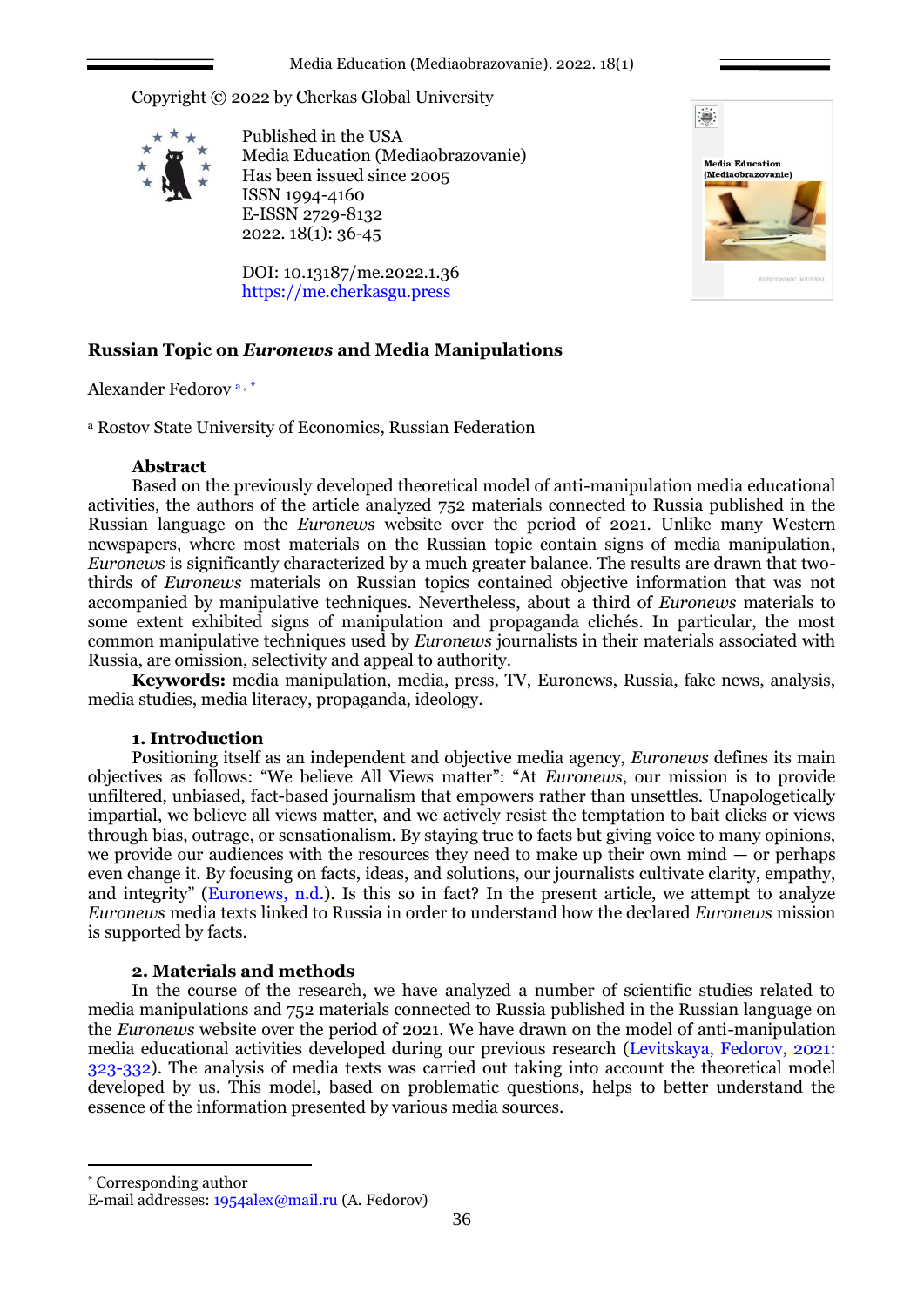#### **3. Discussion**

The problems of propaganda, misinformation, media manipulations and fake news have been extensively analyzed in scientific research (Azzimonti, Fernandes, 2021; Balmas, 2012; Bean, 2017; Berghel, 2017; Bertin et al, 2018; Bharali, Goswami, 2018; Bradshaw, Howard, 2018; Bradshow et al., 2021; Colomina et al., 2021; Conroy et al., 2015; Dentith, 2017; Derakhshan Wardle, 2017; Farkas, Schou, 2018; Figueira, Oliveira, 2017; Goering, Thomas, 2018; Howard et al., 2021; Janze, Risius, 2017; Marwick, 2018; Mihailidis, Viotty, 2017; Quandt et al, 2019; Ruchansky et al., 2017; Vargo et al., 2018 and others).

For example, P.N. Howard, L.-M. Neudert and N. Prakash point out that "the rapid spread of misinformation and disinformation (mis/disinformation) online has emerged as a pressing public issue of the 21st century that affects all those accessing online networks, as well as those offline. … Digital mis/disinformation can proliferate through people, bots and troll factories – organized groups that wage coordinated mis/disinformation campaigns – for a range of reasons: to intentionally deceive and harm, to gain political influence, for financial gain, or unwittingly to share information or garner approval and popularity. Algorithms drive personalized news feeds and curate search results, content and recommendations based on individual profiles that have been created by tracking user behaviour. By sometimes promoting misleading, sensationalist and conspiratorial content over factual information, algorithms are a key part of the mis/disinformation flow" (Howard et al., 2021: 4).

We agree that "the news stories distributed are designed to inuence or manipulate users' opinions on a certain topic towards certain objectives. While the concept of propaganda is not new, social media has made the spreading of ideas faster and more scalable, making it potentially easier for propaganda material to reach a wider set of people. Relative to more traditional ways of spreading propaganda, fake news are extremely difficult to detect posing a challenge for social media users, moderators, and governmental agencies trying control their dissemination" (Azzimonti, Fernandes, 2021).

The teaching manual published by the team of researchers in 2021 justly emphasizes that "to be an independent and informed thinker in the digital world of the 21st century is a real challenge and, in reality, few people are prepared effectively to navigate the online environment. This deficit in Digital Media Literacy across the world has been identified as a critical factor explaining widespread belief in online false information, be it misinformation or disinformation, which has led to changes in education policy across Europe and the world, changes in the governance of personal data and the rethinking of the design of technology platforms. This widespread belief in false information circulating online is a critical challenge for today's societies. Indeed, this has become even more apparent in the last year during the pandemic. "The time is now," tweeted the European Commission: "There has never been a more urgent need for an Internet free of false or misleading information than during the coronavirus pandemic." Media Literacy is crucial to being safe, positive and respectful online" (Teaching..., 2021: 8).

In this regard, we believe it is important to apply the critical analysis to the media texts of major information agencies, such as, for example, *Euronews*.

## **4. Results**

In practical application of the model of anti-manipulation media education that we had developed (Levitskaya, Fedorov, 2021: 323-332), key challenging questions were used to uncover the goals and techniques of the authors of media texts (Wilson, 2019). Based on this model and the questions, we analyzed 752 materials related to Russia on the *Euronews* website published in the Russian language.

Unlike many Western newspapers, where many materials on the Russian topic contain signs of media manipulation, *Euronews* is significantly more balanced: about a third of the materials of this agency analyzed, to some extent related to Russia, have positive connotation, another third is predominantly neutral, but about one third exhibits negative connotation with the use of manipulation techniques.

For example, such materials of *Euronews* entitled "Recognition of the Russian *Sputnik V* vaccine: the result is obvious" (Dovil, 2021), "The success of Sputnik V in San Marino" (Sheludkova, 2021), "Yuri Gagarin - forever the first one" (Alexandrova, 2021), "The ISS film crew returned to Earth" (Pozdnyakov, 2021), "Sakhalin turns into a green island" (Alexandrova, 2021),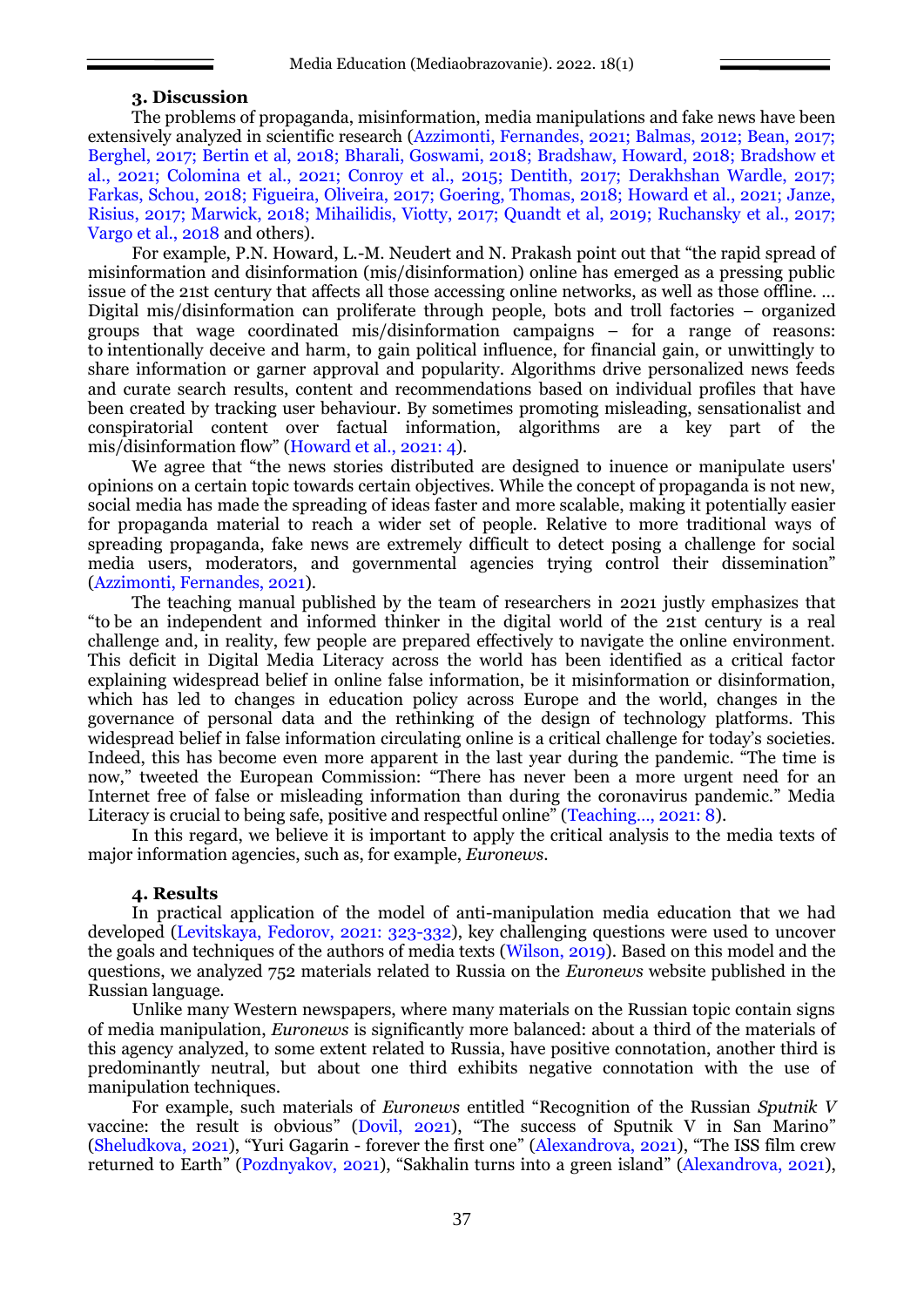"Ekaterina Alekhina: a female path to Michelin stars" (Kepinski, 2021 ) contribute to a rather positive image of Russia:

*Media text genre:* material on current events (in Russia), news text.

*Analysis of the media text for reliability (identifying the political, ideological position of the authors of the media text, identifying possible agency of the media text, political and other groups who benefit from the media text):*

*What is the source of the information? What facts are presented in support of it?*

In the story "Recognition of the Russian *Sputnik V* vaccine: the result is obvious" (Dovil, 2021), one of the most authoritative medical journals in the world, *The Lancet*, is presented as the main source of information, which published the results of the third phase of clinical trials of the Russian vaccine *Sputnik V*, confirming its safety and high efficiency against coronavirus. It amounted to 91.6 % (Dovil, 2021).

The report "Success of Sputnik V in San Marino" reports (with reference to the head of the Russian Direct Investment Fund K. Dmitriev) that the use of the Russian *Sputnik V* vaccine allowed San Marino to become the first country in Europe to defeat the coronavirus and reduced the infection rate and mortality to zero (Sheludkova, 2021).

The text "Yuri Gagarin – forever the first one" reminds the audience of *Euronews* that the first human to be in space, sixty years after the historic flight that opened the vast space of the Universe to mankind, Yuri Gagarin still evokes admiration and pride (Alexandrova, 2021), and the house of the Gagarins in Klushino, in the Smolensk region, was reconstructed and turned into a museum (Alexandrova, 2021). The quotes of the adviser to the director of the Gagarin Museum T. Filatova, the writer and journalist A. Pervushin, and others are provided.

The text "The ISS film crew returned to Earth" (Pozdnyakov, 2021) tells about the successful completion of the space flight of cosmonaut O. Novitsky, actress Y. Peresild and a film director K. Shipenko, who for twelve days filmed episodes for the film *Challenge*. As *Euronews* points out, this is the first professional feature film shooting in orbit (Pozdnyakov, 2021).

The media text "Sakhalin turns into a green island" is dedicated to a reportage from the Sakhalin Region, which is expected to become the greenest region in Russia in the near future. They intend to achieve a carbon neutral balance by 2025. Laminaria can help to implement the plan (Alexandrova, 2021).

The story "Yekaterina Alyokhina: a female path to Michelin stars" (Kepinski, 2021) gives a positive image of a restaurant in the suburbs of Moscow with the concept of "zero waste", which was opened about a year ago by a business lady, who became the first woman chef in Russia to get a Michelin star. The restaurant has received a star as a very good restaurant in its category and a green star as well, which is given to those that are seasonally aware, reduce food waste and use innovations caring about the future (Kepinski, 2021).

However, a fly in the ointment in this material is the opinion of a restaurant critic who was dissatisfied with the quality of food in the restaurant and whose confidence in the Michelin rating had been undermined. The critic claimed that one reason for giving the star was "politically correct ethics, since the chef of the restaurant is a woman" (Kepinski, 2021).

*Can you verify the source?*

The source of the text "Recognition of the Russian Sputnik V" vaccine: the result is obvious can be easily verified, because the article in *The Lancet* (Logunov et al., 2021) is freely accessible on the Internet, and it does make favorable conclusions about the Sputnik-V vaccine.

The source of the story "Success of *Sputnik V* in San Marino" was the head of the Russian Direct Investment Fund and real facts about the total vaccination of San Marino residents with the Russian vaccine, this can be verified by numerous similar reports in Western and Russian media.

The reliability of the information in the text "Yuri Gagarin – forever the first one" is out of the question, this fact is enshrined in history.

Adequacy of the sources of materials "The ISS film crew returned to Earth", "Sakhalin turns into a green island" and "Ekaterina Alekhina: a female path to Michelin stars" can also be verified by the news stories by other news agencies around the world.

*Does the message appeal to logic or emotion?*

These messages are more focused on logic and facts, although, of course, affect the emotional sphere.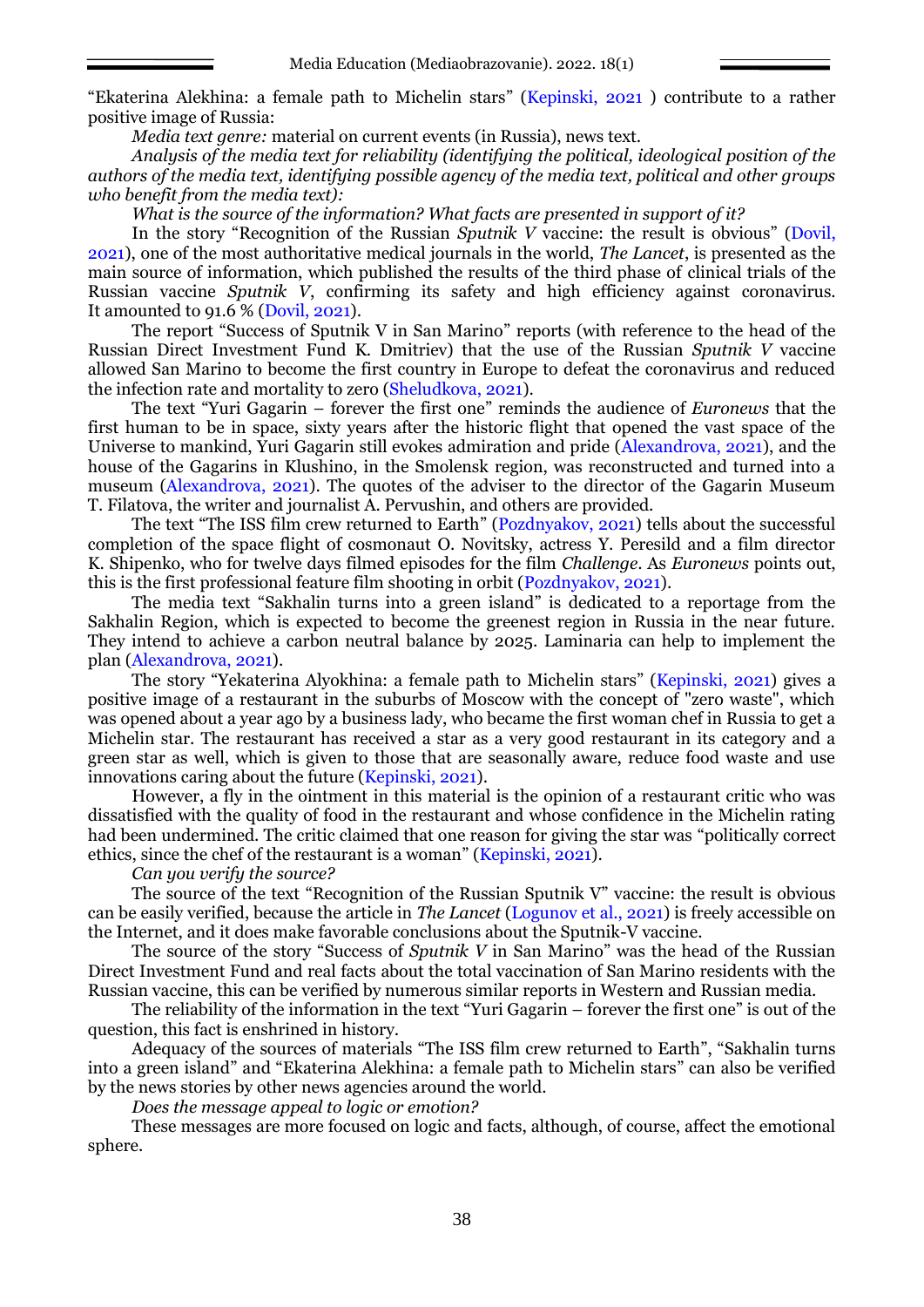*What is the main purpose of a media text?*

The main objective of these messages is to provide objective, fact-based information related to "Russian" topic.

*Is there any information missing?*

The article "Recognition of the Russian Sputnik V vaccine: the result is obvious" does not contain the opinions of the opponents of the Russian vaccine, and the article "The ISS film crew returned to Earth" does not reflect the views of opponents of filmmakers' flight into space.

*Whose point of view does the message present?*

These messages successfully represent the core concept of *Euronews* as an agency that provides objective and unbiased information to a mass audience.

*Who will benefit if people accept this message? Who will lose?*

As a result, supporters of objective and non-politicized information will benefit.

*Assessment of the level of reliability of the media text:* these media texts contain true and verified information.

Below are some examples of *Euronews* media texts related to Russia in a neutral key: "Moldova and Russia have agreed on gas supplies" (Pozdnyakov, 2021), "COVID-19 in Russia: a new highest record of deaths" (Alexandrova, 2021), "Scammers offering fake vaccination certificates have become more active in Russia" (Alexandrova, 2021), "Mockery on the verge of sadism: the Russian Foreign Ministry criticized the United States for issuing visas to Russians in Warsaw" (Pozdnyakov, 2021), "Vladimir Putin is a true friend of Israel" (Barsukov, 2021), "Nord Stream 2 is ready to launch" (Barsukov, 2021), "Latvia stops broadcasting Russian TV channels" (Kepinski, 2021).

*Genre of media texts:* materials about current events (in Russia), news texts.

*Analysis of media texts for reliability (identification of the political, ideological position of the authors of the media text, identification of possible agencies of the media text, political and other groups who benefit from the media text):*

*What is the source of the information? What facts are presented in support of it?*

The material "Moldova and Russia have agreed on gas supplies" (Pozdnyakov, 2021) provides real facts reflected in dozens of reports from news agencies around the world with links to Gazprom and the Moldovan government. The *Euronews* article also presents the opinion of the EU High Representative for Foreign Affairs J. Borrell, who "accused the Russian side of using the gas price dispute for political pressure on Moldova" (Pozdnyakov, 2021).

The text "COVID-19 in Russia: a new highest record of deaths" sets out the real facts that in October 2021 in Russia, against the background of an outbreak of coronavirus infection, the daily number of deaths from COVID-19 reached another maximum (Alexandrova, 2021 ). One of the sources of information for this media text is the opinion of the head of the temporary infectious diseases hospital R. Dmitrishin. *Euronews* notes that, "trying to stop the spread of the coronavirus, the Russian authorities declared eleven days non-working - from October 30 to November 7, and allowed the regions to vary these periods depending on the epidemic situation" (Alexandrova, 2021).

Just as neutrally *Euronews* presents the text "Scammers offering fake vaccination certificates have become more active in Russia" (Alexandrova, 2021). This media text accurately notes that the Russian authorities "urge Russians to get vaccinated, since this is the only way to defeat the virus," but "the campaign to immunize the population is complicated not only by the reluctance of many to refuse vaccination, or to postpone it. Scammers have intensified their activities by posting advertisements of fake vaccination certificates and promising to enter the data into the State Services database for a fee. There is also medical personnel among violators of the law"(Alexandrova, 2021). The statement is sustained by opinion of the director of the National Research Center for Epidemiology and Microbiology of the N.F. Gamalei.

Quite objectively, *Euronews* covers the US-Russian visa conflict in an article entitled "Mockery on the verge of sadism": Russian Foreign Ministry criticized the U.S. for issuing visas to Russians in Warsaw " (Pozdnyakov, 2021). It is objectively noted here that "Moscow is outraged by the refusal to issue American visas in Russia after the demand of the Russian government to reduce the US diplomatic mission. Moscow criticized Washington for issuing US visas to Russians outside Russia. To draw up documents for entering the United States, Russian citizens need to contact the American Embassy in Warsaw, - says the new edition of the State Department's instructions on the work of diplomatic missions. ... The Russian Foreign Ministry called it "mockery on the verge of sadism". Foreign Ministry spokeswoman Maria Zakharova accused American diplomats of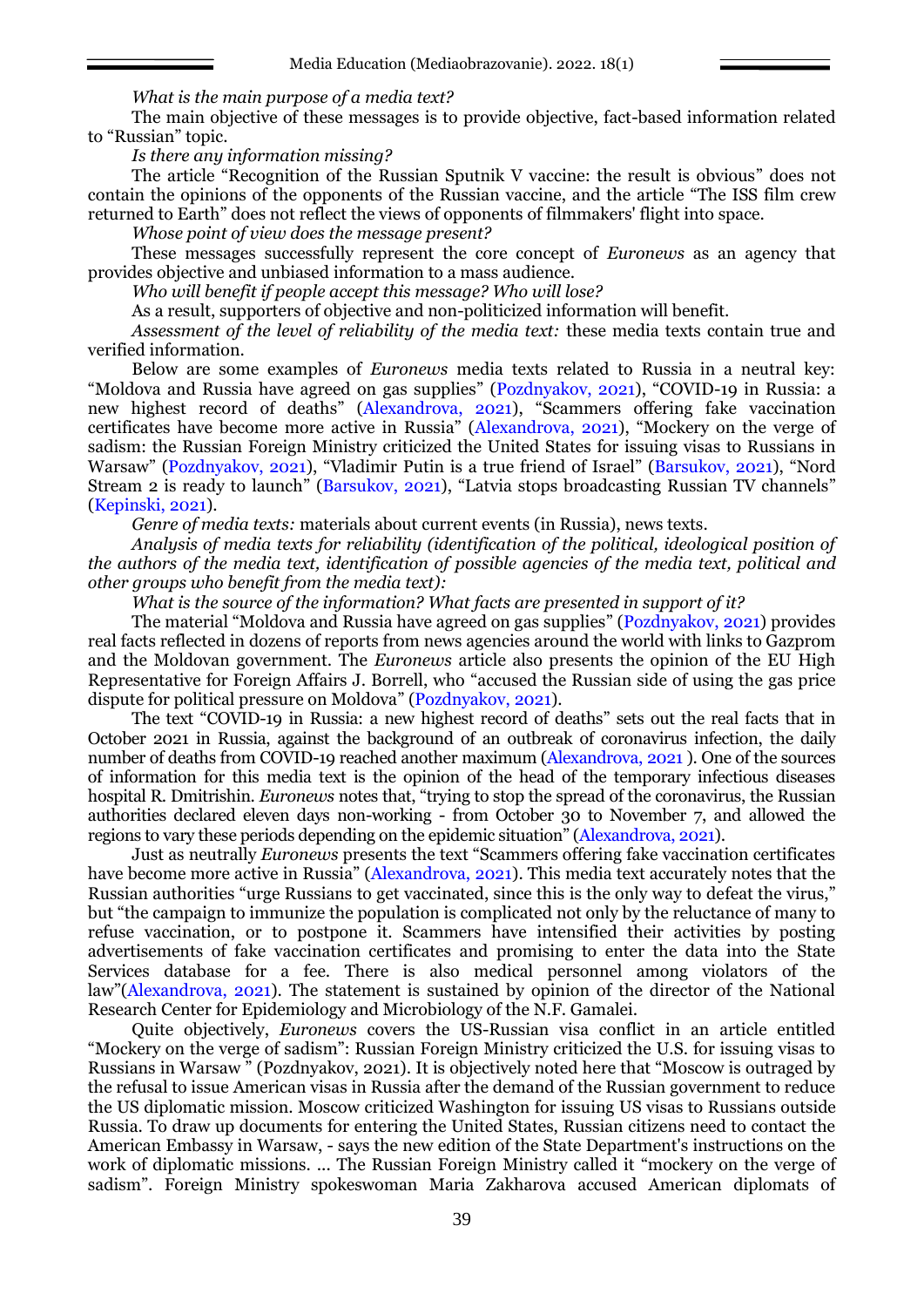prolonged and consistent destruction of the system of rendering consular services in Russia created before them (Pozdnyakov, 2021). The media text cites the opinion of M. Zakharova that "the decision of the State Department no longer affects only tourism or cultural exchanges, but also families and relatives" (Pozdnyakov, 2021), as well as a brief history of the mutual confrontation between the United States and Russia from 2014 to our days.

The article "Vladimir Putin is a true friend of Israel" (Barsukov, 2021) provides a neutral overview of the brief visit to Russia by Israeli Prime Minister N. Bennett. Avoiding any evaluative comments, the *Euronews* channel quotes the key statements of V. Putin and N. Bennett, which they made at this meeting in Sochi.

The media text "Nord Stream 2 is ready to launch" (Barsukov, 2021) gives account of the facts that technical gas was pumped into the first string of the pipeline, which runs along the bottom of the Baltic Sea from Russia to Germany. *Euronews* reports that "the Russian side is only waiting for permission from the German regulatory authorities ... Moscow calls on Berlin to respond as soon as possible, given the very small volumes of European reserves on the eve of winter. Several countries have already had to raise tariffs for heating and electricity. At the same time, the price of gas in Europe on Monday again exceeded \$ 1,100 per thousand cubic meters" (Barsukov, 2021). Objectively, *Euronews* informs the audience that, at the same time, there are some opponents of this project (for example, Naftogaz of Ukraine) (Barsukov, 2021).

In the *Euronews* text "Latvia stops broadcasting Russian TV channels" (Kepinski, 2021), it is reported that "the largest telecommunications company in Latvia, Tet, from February 1, 2021, will stop relaying five Russian TV channels on the territory of the republic ... within ten days it plans to make a decision to restrict the retransmission of the Russia-RTR TV channel on the territory of the republic. ... The Russian Foreign Ministry called the actions of the Latvian authorities against Russian-speaking journalists a punitive action and a blatant example of violating the foundations of a democratic society – freedom of the media and expression. The Russian Embassy in Latvia emphasized that the searches and criminal prosecution of the company's management "testify to only one thing - the desire of the local elite to restrict residents' access to alternative sources of information" (Kepinski, 2021).

*Can you verify the source?*

All sources of the above media texts are available for verification, the information presented is objective and based on real facts.

*Does the message appeal to logic or emotion?*

These messages primarily refer to audience's logical thinking.

*What is the main purpose of a media text?*

The main task of these media texts is to provide the *Euronews* audience with objective information related to international (related to Russia) political, business, and healthcare news.

*Is there any information missing?*

In media texts, in many cases, the points of view of different parties are presented, which creates the effect of a balanced presentation of materials.

*Whose point of view does the message present?*

These messages successfully stand for the core concept of *Euronews* as an agency that provides objective and unbiased information to a mass audience.

*Who will benefit if people accept this message? Who will lose?*

As a result, supporters of objective information will benefit, without the biased politicization of situations and conflicts.

*Assessment of the level of reliability of the media text:* the media texts contain objective and balanced information.

The third group of the analyzed *Euronews* media texts includes materials where manipulation techniques can be found. Unlike many Western media sources, *Euronews*, generally, does not slip into Russophobic propaganda and apparent distortion of facts. Media manipulations are used more subtly – in the form of deliberated omissions and selection. Examples can be found in: "NATO has decided how to restrain Russia" (Alexandrova, 2021), "The head of the Pentagon in Romania accused Russia" (Khachatryan, 2021), "Navalny is accused of extremism. He faces up to 10 years in prison"(Pozdnyakov, 2021), "Award to the Kremlin's opponent" (Sheludkova, 2021).

*Media text genre:* material on current events (in Russia), news text.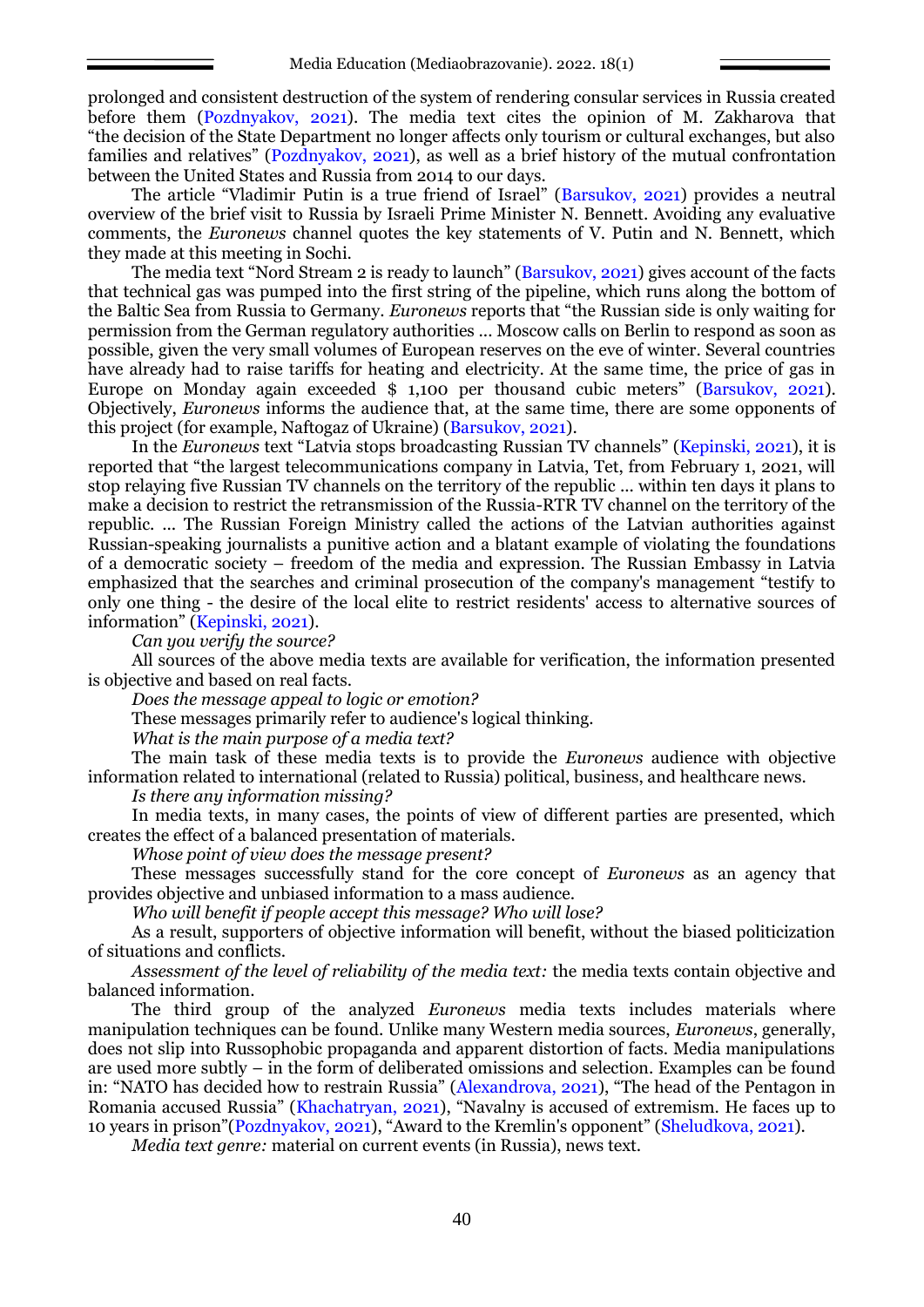*Analysis of the media text for reliability (identifying the political, ideological position of the authors of the media text, identifying possible agency of the media text, political and other groups who benefit from the media text):*

*What is the source of the information? What facts are presented in support of it?*

In the article "NATO decided how to restrain Russia" it is reported that "NATO defense ministers assessed the threats from Russia's missile potential, decided to strengthen their air force and air defense, and agreed on a general defense plan" (Alexandrova, 2021)

The media text "The head of the Pentagon in Romania accused Russia" states that "the United States will continue to help strengthen the navies of Romania, Bulgaria, Ukraine and Georgia to support their efforts to contain and defend against hostile Russian actions in the Black Sea region" (Khachatryan, 2021).

The sources of this material about NATO and the Pentagon are NATO Secretary General Jens Stoltenberg and Pentagon Chief Lloyd Austin.

The news story "Navalny is accused of extremism. He faces up to 10 years in prison" repeats popular in European and American media propaganda clichés at the level of uncorroborated allegations (Novichok poison, etc.) and mixes them with actual points of fact (Navalny's charges of the criminal case Yves Rocher, street demonstrations in support for Navalny, etc.).

The media text "Prize to the Kremlin's Opponent" first states that "Alexei Navalny has become a laureate of the Sakharov Prize for Freedom of Thought. In Russia, an oppositionist is serving a sentence in a colony on a fraud case, and the Anti-Corruption Foundation, which he heads, has been recognized as an extremist and a foreign agent organization" (Sheludkova, 2021). And then the Muscovites' quotes selected by the *Euronews* correspondent follow: 1) "I believe that Alexei Navalny was absolutely justified in receiving this award, because he really did a lot to ensure that civil liberties took place"; 2) "I believe that he deserves this award, because he has been fighting for our rights, for the rights of people in general, for a very long time, and sits (is in prison) for the fact that many people are silent and cannot express their opinion on politics"; 3) "Even if you don't sympathize with him as a person, there is still some respect for what he has experienced, some sympathy from people, this is also important"; 4) "Of course he hasn't deserved the award. Why was it given to him? I don't see any of his feats, except for scandals" (Quoted in: Sheludkova, 2021).

Thus, the main sources of *Euronews* materials about A. Navalny are the Investigative Committee of the Russian Federation, statements by A. Navalny himself and some anonymous residents of Moscow.

*Can you verify the source?*

The statements of officials contained in the above materials can be easily verified, since they were widely replicated by the media of different countries, including video versions. The statements of anonymous sources are of course much more difficult to verify, most likely it is impossible.

*Does the message appeal to logic or emotion?*

To a greater extent, these materials are addressed to the audience's emotions.

*What is the main purpose of a media text?*

The main aim of these media texts is to shape the image of Russia as a state with non-legal practices that might become a military threat to the West.

*Is there any information missing?*

The media texts presenting the anti-Russian views of the NATO and Pentagon leaders lack any alternative information. Not only are the views of the Russian leadership on the topic of military confrontation not presented, but also any information about the number of US and NATO bases placed in the states directly bordering on Russia.

In the story about A. Navalny (Sheludkova, 2021), three positive opinions of Moscow residents about his activities and significance were intentionally selected, and only one negative one, so the *Euronews* audience may get the impression that the overwhelming number of Russians ( 75 % against 25 %) sympathize with opposition leader A. Navalny and his supporters.

Meanwhile, the reality of A. Navalny's reputation in Russia is utterly different. According to the results of the elections to the State Duma, the United Russia party received 49.82 % of the vote, the Communist Party of the Russian Federation – 18.93 %, the Liberal Democratic Party – 7.55 %, A Just Russia – Patriots – For the Truth – 7.46 %, New People – 5.32 %, Party of Pensioners – 2.45 %, Yabloko – 1.34 % (RBC, 2021). It is clear that the voters of United Russia, KPRF, LDPR, and Fair Russia have never been and never will be A. Navalny's electorate. And if Navalny's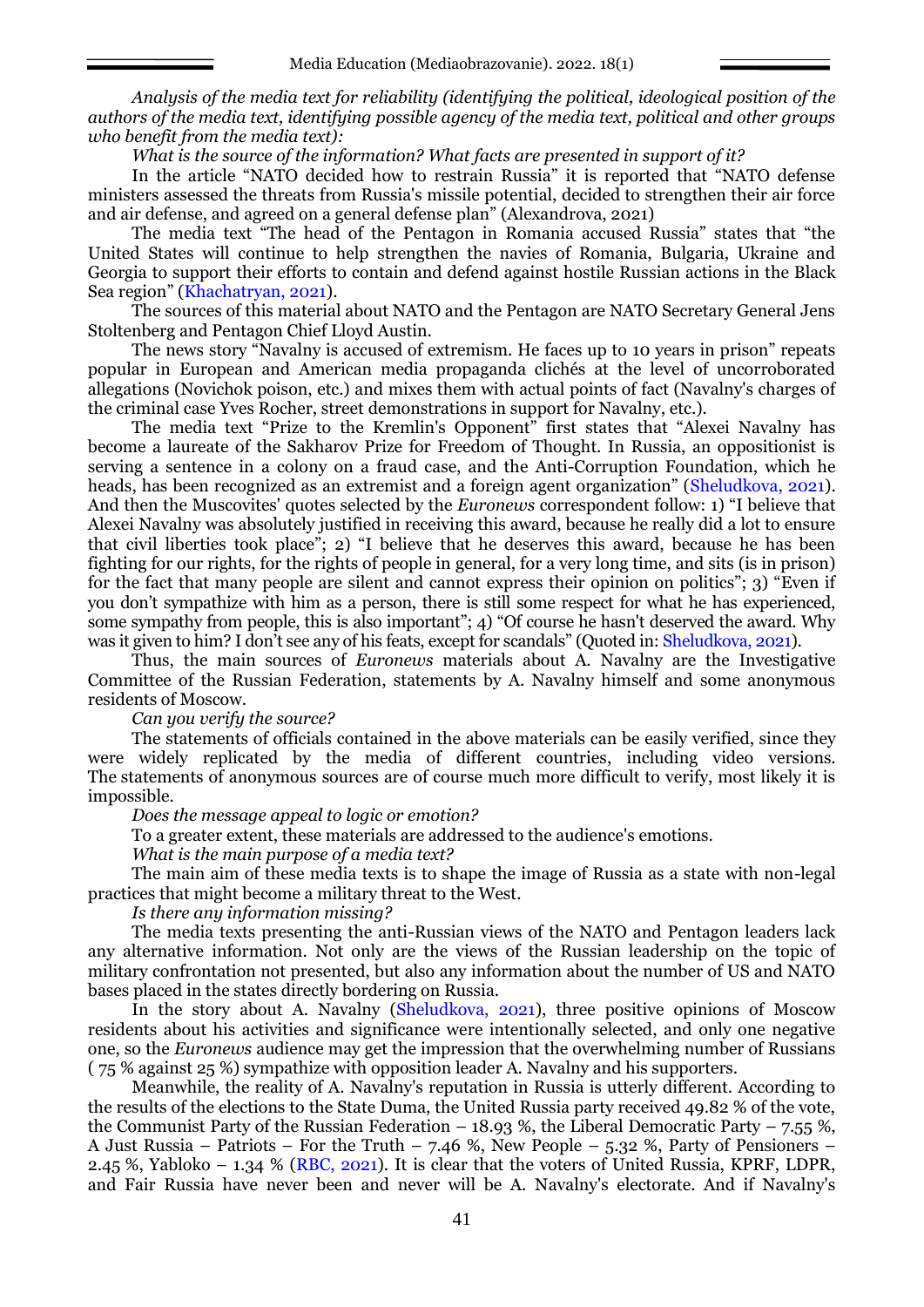opposition party had run in the 2021 elections, it could have probably only counted on a small fraction of the popular vote that eventually went to the New People and Yabloko parties. But taking into account that these parties also have an electorate determined to vote specifically for these, and not for other oppositionists, the logic leads to the fact that Navalny's supporters on an all-Russian scale cannot collect more than 5 % of the vote. However *Euronews* in its text, through omission of data and selection of opinions to quote, strives to create the illusion of Navalny's recognition and support by a significant part of the population in Russia.

*Whose point of view does the message present?*

These media texts represent the point of view of opponents of Russian foreign and domestic policy.

*Who will benefit if people accept this message? Who will lose?*

If the audience accepts the political position of these media texts uncritically, anti-Russianminded political forces will win, and supporters of dialogue between Russia and the West will lose.

*Assessment of the level of straightforwardness of the media text:* the analyzed media texts contain a mixture of factual accounts and biased manipulative messages.

## **5. Conclusion**

While the role of media in shaping public opinion and the value of critical perception of information is by now common knowledge, media agencies and educational institutions continually fail to confront this issue with the urgency it deserves. By examining 752 *Euronews* materials, related to Russia and published on the website in the Russian language in 2021, this study established that two-thirds of them contained objective information, not accompanied by manipulative techniques. Still about a third of *Euronews* materials contained some signs of manipulation and propaganda clichés. We need to consider the implications of such manipulations. These manipulations might contribute to social, international misunderstanding, making the gap between cultures and nations wider and sharper. Media literacy education, among other things, is designed to evaluate ourselves and our communities, to activate critical thinking, intelligence, and cross-cultural awareness in the spirit of mutual respect and looking for common values and attitudes to unite people.

### **6. Acknowledgements**

The reported study was funded by Russian Foundation for Basic Research (RFBR) according to the research project № 20-013-00001 "Media education of pedagogical profile students as a tool to resist media manipulation".

### **References**

Alexandrova, 2021 – *Alexandrova, I.* (2021). COVID-19 v Rossii: novyj antirekord po chislu smertej [COVID-19 in Russia: a new highest number of deaths]. *Euronews*. 27.10.2021. [Electronic resource]. URL:<https://ru.euronews.com/2021/10/27/russia-covid-keeps-rising> [in Russian]

Alexandrova, 2021 – *Alexandrova, I.* (2021). Sahalin prevrashchaetsya v "zelyonyj ostrov" [Sakhalin turns into a green island]. *Euronews*. 1.11.2021. [Electronic resource]. URL: <https://ru.euronews.com/2021/11/01/russian-islands-go-green> [in Russian]

Alexandrova, 2021 – *Alexandrova, I.* (2021). V NATO reshili, kak sderzhivat' Rossiyu [NATO has decided how to restrain Russia]. *Euronews*. 21.10.2021. [Electronic resource]. URL: <https://ru.euronews.com/2021/10/21/nato-defense-min-summit> [in Russian]

Alexandrova, 2021 – *Alexandrova, I.* (2021). V Rossii aktivizirovalis' moshenniki, predlagayushchie poddel'nye sertifikaty o vakcinacii [Scammers offering fake vaccination certificates have become more active in Russia]. *Euronews*. 26.10.2021. [Electronic resource]. URL:<https://ru.euronews.com/2021/10/26/russia-covid-fake-sertificates> [in Russian]

Alexandrova, 2021 – *Alexandrova, I*. (2021). V Rossii boryutsya s poddel'nymi privivochnymi sertifikatami [Russia is struggling with fake vaccination certificates]. *Euronews*. 5.07.2021. [Electronic resource]. URL[: https://ru.euronews.com/2021/07/05/russia-fake-certificates](https://ru.euronews.com/2021/07/05/russia-fake-certificates) [in Russian]

Alexandrova, 2021 – *Alexandrova, I.* (2021). Yurij Gagarin – pervyj navsegda [Yuri Gagarin forever the first one]. *Euronews*. 11.04.2021. [Electronic resource]. URL: [https://ru.euro](https://ru.euronews.com/culture/2021/04/11/gararin-tribute) [news.com/culture/2021/04/11/gararin-tribute](https://ru.euronews.com/culture/2021/04/11/gararin-tribute) [in Russian]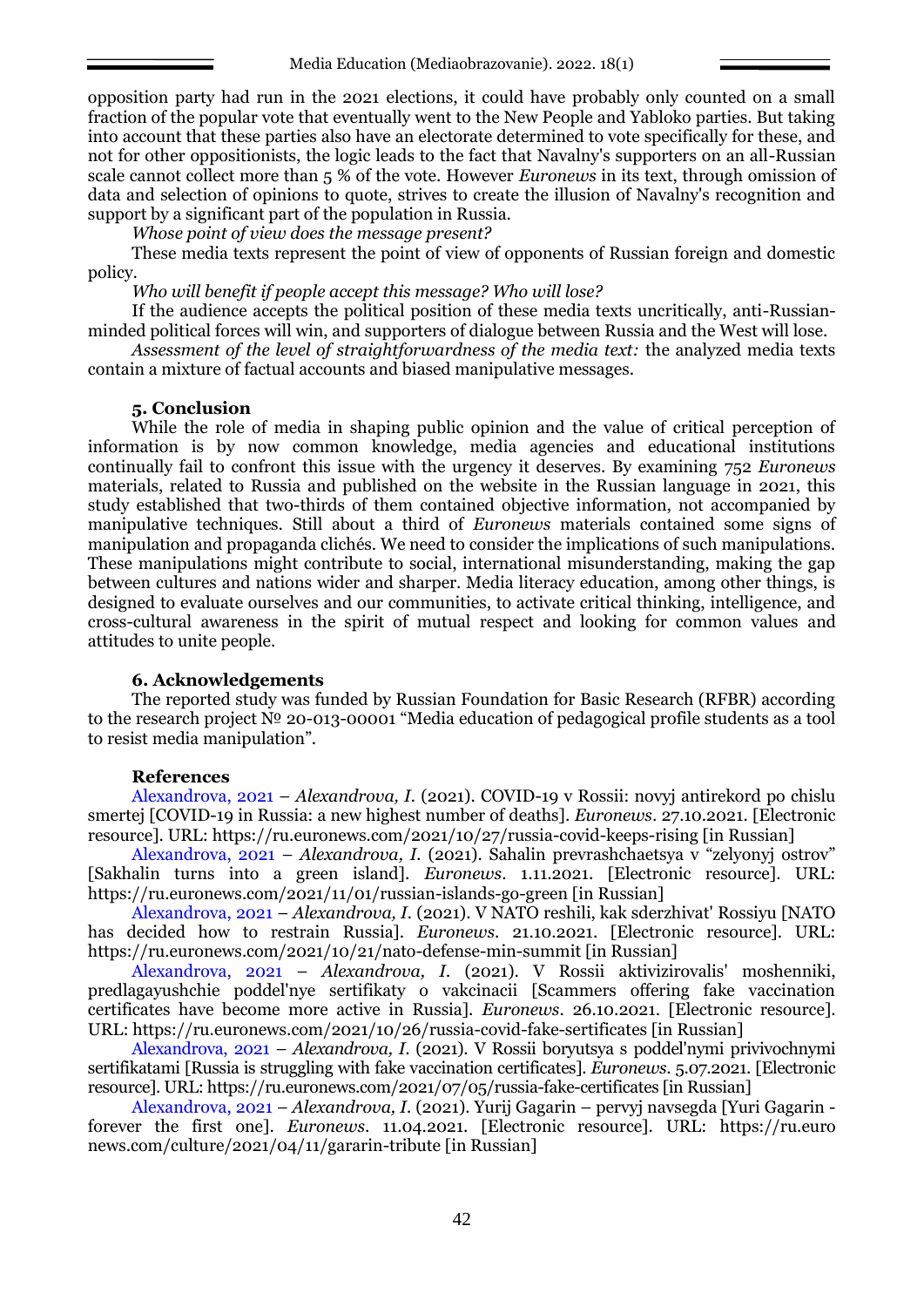Azzimonti, Fernandes, 2021 – *Azzimonti, M., Fernandes, M*. (2021). Social media networks, fake news, and polarization. Revised Edition. Cambridge: Working Paper. 24462. [Electronic resource]. URL: http://www.nber.org/papers/w24462

Balmas, 2012 – *Balmas, M*. (2012). When fake news becomes real: combined exposure to multiple news sources and political attitudes of inefficacy, alienation, and cynicism. *Communication Research.* 20(10): 1-25. DOI: 10.1177/0093650212453600

Barsukov, 2021 – *Barsukov, P.* (2021). "Severnyj potok – 2" gotov k zapusku [Nord Stream 2 is ready for launch]. *Euronews*. 18.10.2021. [Electronic resource]. URL: [https://ru.euronews.](https://ru.euronews.com/2021/10/18/germany-russia-nordstream-2-ready-to-pump) [com/2021/10/18/germany-russia-nordstream-2-ready-to-pump](https://ru.euronews.com/2021/10/18/germany-russia-nordstream-2-ready-to-pump) [in Russian]

Barsukov, 2021 – *Barsukov, P.* (2021). Vladimir Putin — nastoyashchij drug Izrailya [Vladimir Putin is a true friend of Israel]. *Euronews*. 22.10.2021. [Electronic resource]. URL: <https://ru.euronews.com/2021/10/22/russia-israel-sochi-talks> [in Russian]

Bean, 2017 – *Bean, J.* (2017). The medium is the fake news. *Interaction:* 24-25. DOI: 10.1145/3064776

Berghel, 2017 – *Berghel, H.* (2017). Lies, damn lies, and fake news. *Computer:* 80-85.

Bertin et al., 2018 – *Bertin, B., Aguiar, L., Gomez-Herrera. E., Mueller-Langer, F.* (2018). The digital transformation of news media and the rise of disinformation and fake news. Seville: European Commission, Joint Research Centre. 56 p.

Bharali, Goswami, 2018 – *Bharali, B., Goswami, A.L*. (2018). Fake news: credibility, cultivation syndrome and the new age media. *Media Watch.* 9(1): 118-130. DOI: 10.15655/mw/ 2018/v9i1/49277

Bradshaw, Howard, 2018 – *Bradshaw, S., Howard, P.N.* (2018). Challenging truth and trust: a global inventory of organized social media manipulation. Oxford: University of Oxford, 25 p.

Bradshow et al., 2021 – *Bradshaw, S., Bailey, H., Howard, P.N.* (2021). Industrialized Disinformation 2020. Global Inventory of Organized Social Media Manipulation. Oxford.

Colomina et al., 2021 – *Colomina, C., Sánchez Margalef, H., Youngs, R.* (2021). The impact of disinformation on democratic processes and human rights in the world. Brussels: European Parliament.

Conroy et al., 2015 – *Conroy, N.J., Rubin, V.L., Chen, Y.* (2015). Automatic deception detection: methods for finding fake news. *ASIST* 2015. St. Louis, USA.

Dentith, 2017 – *Dentith, M.R.X.* (2017). The Problem of fake news. *Public Reason.* 8(1-2): 65-79.

Derakhshan Wardle, 2017 – *Derakhshan H., Wardle, C*. (2017). Information disorder: definitions. understanding and addressing the disinformation ecosystem. Annenberg School for Communication: 5-12.

Doval, 2021 – *Doval, V.* (2021). Priznanie rossijskoj vakciny "Sputnik V": rezul'tat ocheviden [Recognition of the Russian Sputnik V vaccine: the result is obvious]. *Euronews*. 2.02.2021. [Electronic resource]. URL[: https://ru.euronews.com/2021/02/02/sputnik-vaccine-91-percent-effec](https://ru.euronews.com/2021/02/02/sputnik-vaccine-91-percent-effec) [in Russian]

Euronews, 2021 – Euronews (2021). Moskva priostanavlivaet deyatel'nost' missii NATO [Moscow Suspends NATO Mission Activities]. *Euronews*. 18.10.2021. [Electronic resource]. URL[:https://ru.euronews.com/2021/10/18/russia-suspends-mission-to-nato-ppp](https://ru.euronews.com/2021/10/18/russia-suspends-mission-to-nato-ppp) [in Russian]

Euronews, 2021 – Euronews (2021). Protests against COVID health pass held across Europe. 8.08.2021. [Electronic resource]. URL: https://www.euronews.com/2021/08/08/protestersdemonstrating-across-europe-against-vaccination-and-the-health-pass

Euronews, n.d. – Euronews (n.d.). We believe All Views matter. [Electronic resource]. URL: https://ru.euronews.com/about

Farkas, Schou, 2018 – *Farkas, J., Schou, J.* (2018). Fake news as a floating signifier: hegemony, antagonism and the politics of falsehood. *Javnost* – *The Public.* 25(3): 298-314. DOI: 10.1080/13183222.2018.1463047

Figueira, Oliveira, 2017 – *Figueira, A. Oliveira, L.* (2017). The current state of fake news: challenges and opportunities. *Procedia Computer Science.* 121: 817-825.

Fitzpatrick, 2018 – *Fitzpatrick, N.* (2018). Media manipulation 2.0: the impact of social media on news, competition, and accuracy. *Athens Journal of Mass Media and Communications.*  4(1): 45-62*.* DOI: 10.30958/ajmmc.4.1.3

France-Presse, 2021 – *France-Presse* (2021). Plus de 40 000 manifestants contre le pass sanitaire en France. 16.10.2021. [Electronic resource]. URL: https://www.tvanouvelles.ca/ 2021/10/16/plus-de-40-000-manifestants-contre-le-pass-sanitaire-en-france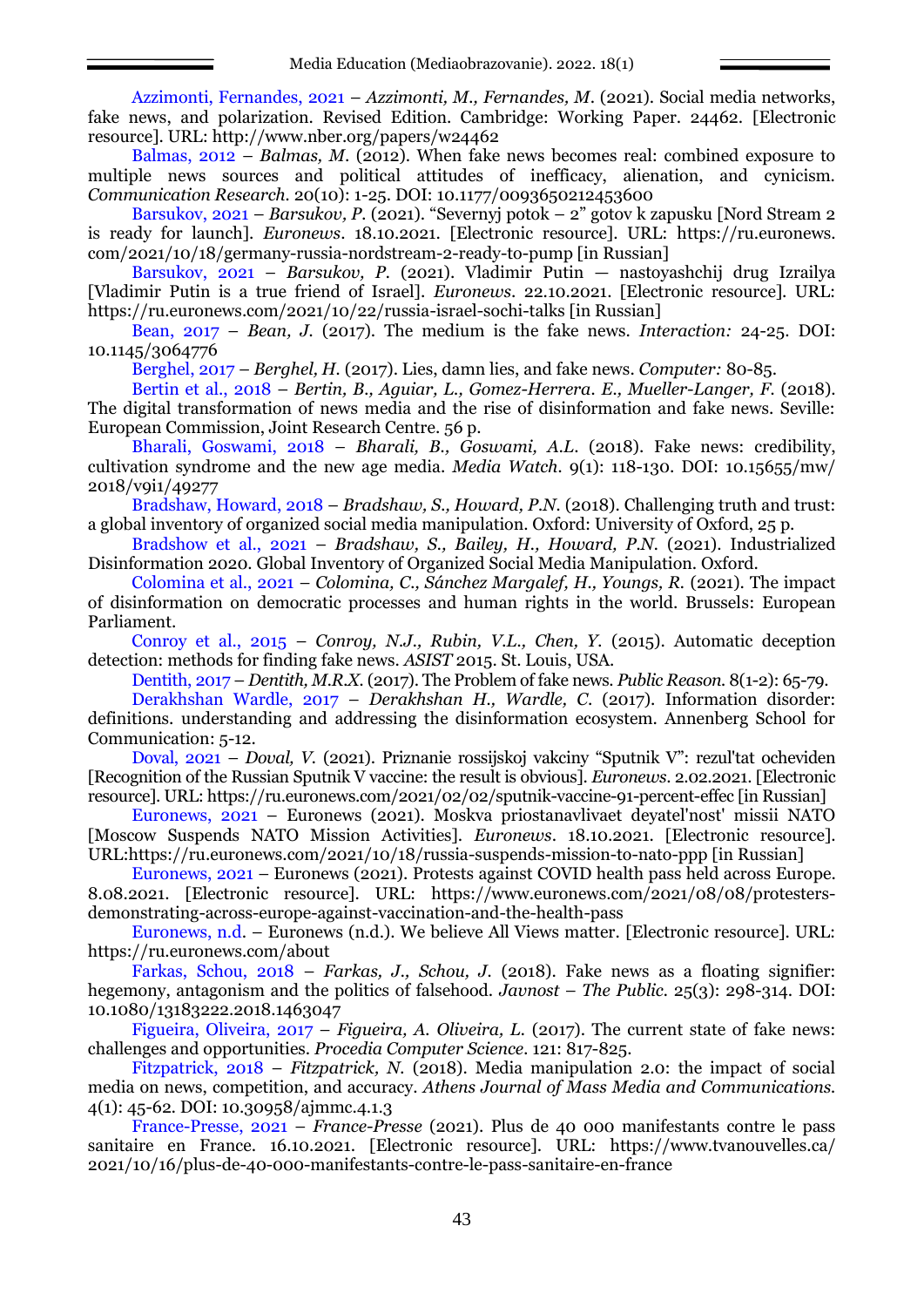Giles, 2016 – *Giles, K.* (2016). Handbook of Russian Information Warfare. Rome: NATO Defense College, 2016, 77 p.

Goering, Thomas, 2018 – *Goering, C.Z., Thomas, P.L.* (eds.) (2018). Critical media literacy and fake news in post-truth America. Leiden: Brill Sense.

Guseva, 2021 – *Guseva, E.* (2021). NATO vysylaet rossijskih diplomatov [NATO expels Russian diplomats]. *Euronews*. 7.10.2021. [Electronic resource]. URL: [https://ru.euronews.com/](https://ru.euronews.com/2021/10/07/russian-diplomats-expelled-nato) [2021/10/07/russian-diplomats-expelled-nato](https://ru.euronews.com/2021/10/07/russian-diplomats-expelled-nato) [in Russian]

Howard et al., 2021 – *Howard, P.N., Neudert, L.-M., Prakash, N.* (2021). Digital misinformation/disinformation and children. UNICEF. [Electronic resource]. URL: https://www. unicef.org/globalinsight/media/2096/file/UNICEF-Global-Insight-Digital-Mis-Disinformation-and-Children-2021.pdf

Janze, Risius, 2017 – *Janze, C., Risius, M.* (2017). Automatic detection of fake news on social media platforms. *PACIS 2017 Proceedings*. [Electronic resource]. URL: [http://aisel.aisnet.org/](http://aisel.aisnet.org/pacis2017/261) [pacis2017/261](http://aisel.aisnet.org/pacis2017/261)

Kepinski, 2021 – *Kepinski, O*. (2021). Latviya prekrashchaet veshchanie rossijskih telekanalov [Latvia stops broadcasting Russian TV channels]. *Euronews*. 1.02.2021. [Electronic resource]. URL:<https://ru.euronews.com/2021/02/01/latvia-cuts-russian-channels> [in Russian]

Kepinski, 2021 – *Kepinski, O.* Ekaterina Alyohina: zhenskij put' k zvyozdam Michelin [Ekaterina Alyokhina: a female way to Michelin stars]. *Euronews*. 27.10.2021. [Electronic resource]. URL:<https://ru.euronews.com/2021/10/27/ru-woman-michelin-chef> [in Russian]

Khachatryan, 2021 – *Khachatryan, K*. (2021). Glava Pentagona v Rumynii obvinil Rossiyu [The head of the Pentagon in Romania blamed Russia]. *Euronews*. 20.10.2021. [Electronic resource]. URL:<https://ru.euronews.com/2021/10/20/austin-in-romania> [in Russian]

Lerner, Hvistendahl, 2021 – *Lerner, S., Hvistendahl, M*. (2021). New Details Emerge About Coronavirus Research at Chinese Lab. *The Intercept.* 6.09.2021. [Electronic resource]. URL: [https://](https://theintercept.com/2021/09/06/new-details-emerge-about-coronavirus-research-at-chinese-lab/) [theintercept.com/2021/09/06/new-details-emerge-about-coronavirus-research-at-chinese-lab/](https://theintercept.com/2021/09/06/new-details-emerge-about-coronavirus-research-at-chinese-lab/)

Levitskaya, Fedorov, 2021 – *Levitskaya, A., Fedorov, A.* (2021). Theoretical model of media competence's development of teachers-to-be in the process of the analysis of manipulative media influences. *Media Education*. 17(2): 323-332. DOI: [10.13187/me.2021.1.323](http://dx.doi.org/10.13187/me.2021.1.323)

Lipman, 2009 – *Lipman, M.* (2009). Media manipulation and political control in Russia. London: Chatham House: 1-16.

Logunov et al., 2021 – *Logunov, D.Y., Dolzhikova, I.V., Shcheblyakov, D.V. et al*. Safety and efficacy of an rAd26 and rAd5 vector-based heterologous prime-boost COVID-19 vaccine: an interim analysis of a randomised controlled phase 3 trial in Russia. The Lancet. 397(10275): 671-681. DOI: https://doi.org/10.1016/S0140-6736(21)00234-8

Marwick, 2018 – *Marwick, A.E.* (2018). Why do people share fake news? A sociotechnical model of media effects. *Georgetown law technology review.* 2(2): 474-512.

Marwick, Lewis, 2017 – *Marwick. A., Lewis, R.* (2017). Media manipulation and disinformation online. New York: Data & Society Research Institute. 104 p.

Mihailidis, Viotty, 2017 – *Mihailidis, P., Viotty, S*. (2017). Spreadable spectacle in digital culture: civic expression, fake news, and the role of media literacies in "post-fact" society. *American Behavioral Scientist:* 1-14. DOI: 10.1177/0002764217701217

Murrok et al., 2018 – *Murrock, E., Amulya, J., Druckman, M., Liubyva, T.* (2018). International Winning the war on state-sponsored propaganda gains in the ability to detect disinformation a year and a half after completing a Ukrainian news media literacy program. Washington: Research and Exchanges Board (IREX), 47 p.

Pozdnyakov, 2021 – *Pozdnyakov, A.* (2021). "Izdevatel'stvo na grani sadizma": MID Rossii raskritikoval SSHA za vydachu viz rossiyanam v Varshave ["Mockery on the verge of sadism": Russian Foreign Ministry criticized the U.S. for issuing visas to Russians in Warsaw]. *Euronews*. 24.10.2021. [Electronic resource]. URL: [https://ru.euronews.com/2021/10/24/us-russia-visa-row](https://ru.euronews.com/2021/10/24/us-russia-visa-row-ppp-reaction)[ppp-reaction](https://ru.euronews.com/2021/10/24/us-russia-visa-row-ppp-reaction) [in Russian]

Pozdnyakov, 2021 – *Pozdnyakov, A.* (2021). Kinoekipazh MKS vernulsya na Zemlyu [The ISS film crew returned to Earth]. 17.10.2021. [Electronic resource]. URL: [https://ru.euronews.com/](https://ru.euronews.com/2021/10/17/russian-cinema-crew-back-on-earth) [2021/10/17/russian-cinema-crew-back-on-earth](https://ru.euronews.com/2021/10/17/russian-cinema-crew-back-on-earth) [in Russian]

Pozdnyakov, 2021 – *Pozdnyakov, A*. (2021). Moldaviya i Rossiya dogovorilis' o postavkah gaza [Moldova and Russia agreed on gas supplies]. *Euronews*. 29.10.2021. [Electronic resource]. URL:<https://ru.euronews.com/2021/10/29/moldova-gazprom-contract-ppp> [in Russian]